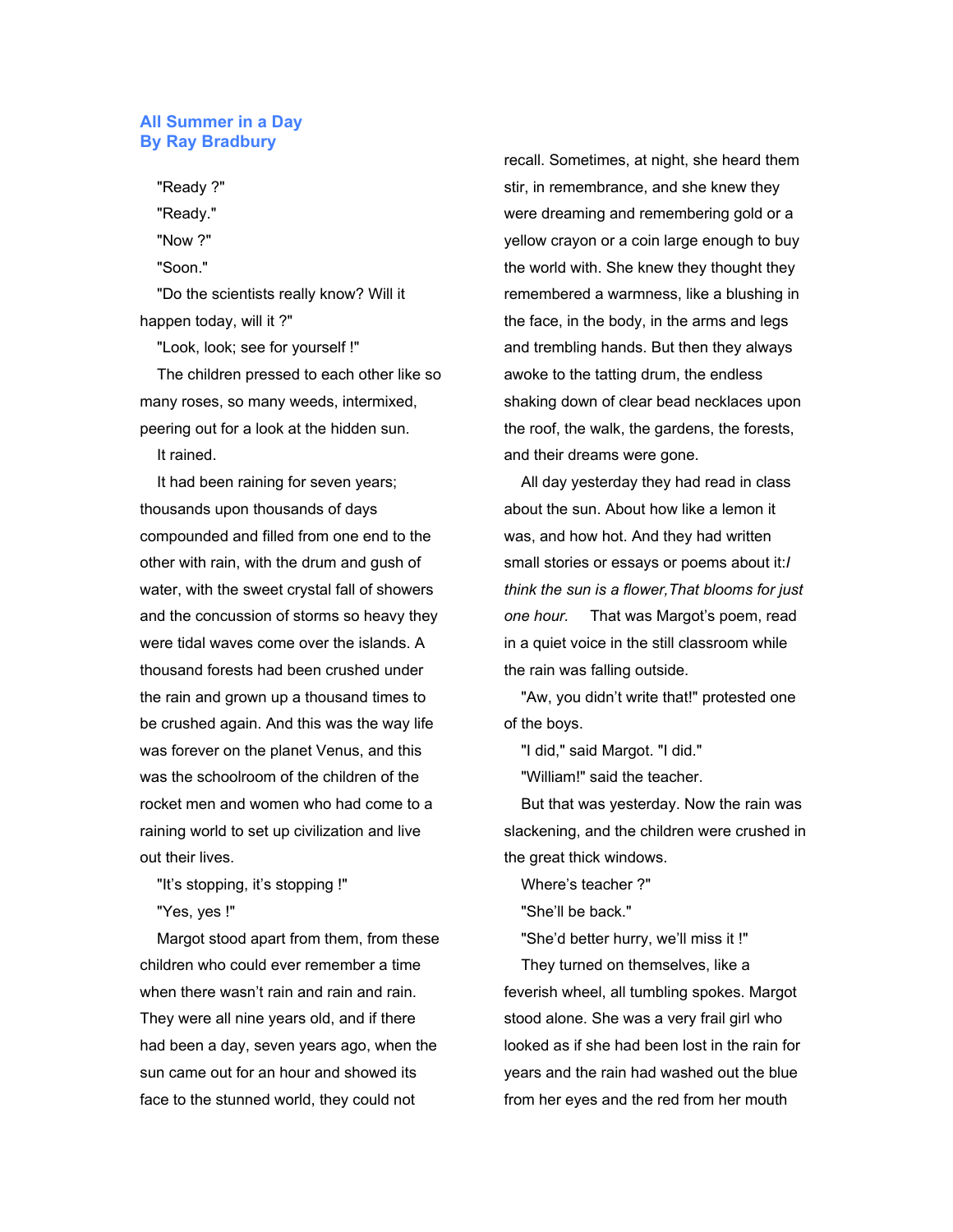and the yellow from her hair. She was an old photograph dusted from an album, whitened away, and if she spoke at all her voice would be a ghost. Now she stood, separate, staring at the rain and the loud wet world beyond the huge glass.

 "What're *you* looking at ?" said William. Margot said nothing.

"Speak when you're spoken to."

 He gave her a shove. But she did not move; rather she let herself be moved only by him and nothing else. They edged away from her, they would not look at her. She felt them go away. And this was because she would play no games with them in the echoing tunnels of the underground city. If they tagged her and ran, she stood blinking after them and did not follow. When the class sang songs about happiness and life and games her lips barely moved. Only when they sang about the sun and the summer did her lips move as she watched the drenched windows. And then, of course, the biggest crime of all was that she had come here only five years ago from Earth, and she remembered the sun and the way the sun was and the sky was when she was four in Ohio. And they, they had been on Venus all their lives, and they had been only two years old when last the sun came out and had long since forgotten the color and heat of it and the way it really was.

But Margot remembered.

 "It's like a penny," she said once, eyes closed.

 "No it's not!" the children cried. "It's like a fire," she said, "in the stove."

 "You're lying, you don't remember !" cried the children.

 But she remembered and stood quietly apart from all of them and watched the patterning windows. And once, a month ago, she had refused to shower in the school shower rooms, had clutched her hands to her ears and over her head, screaming the water mustn't touch her head. So after that, dimly, dimly, she sensed it, she was different and they knew her difference and kept away. There was talk that her father and mother were taking her back to Earth next year; it seemed vital to her that they do so, though it would mean the loss of thousands of dollars to her family. And so, the children hated her for all these reasons of big and little consequence. They hated her pale snow face, her waiting silence, her thinness, and her possible future.

 "Get away !" The boy gave her another push. "What're you waiting for?"

 Then, for the first time, she turned and looked at him. And what she was waiting for was in her eyes.

 "Well, don't wait around here !" cried the boy savagely. "You won't see nothing!" Her lips moved.

 "Nothing !" he cried. "It was all a joke, wasn't it?" He turned to the other children. "Nothing's happening today. *Is* it ?"

 They all blinked at him and then, understanding, laughed and shook their heads.

"Nothing, nothing !"

 "Oh, but," Margot whispered, her eyes helpless. "But this is the day, the scientists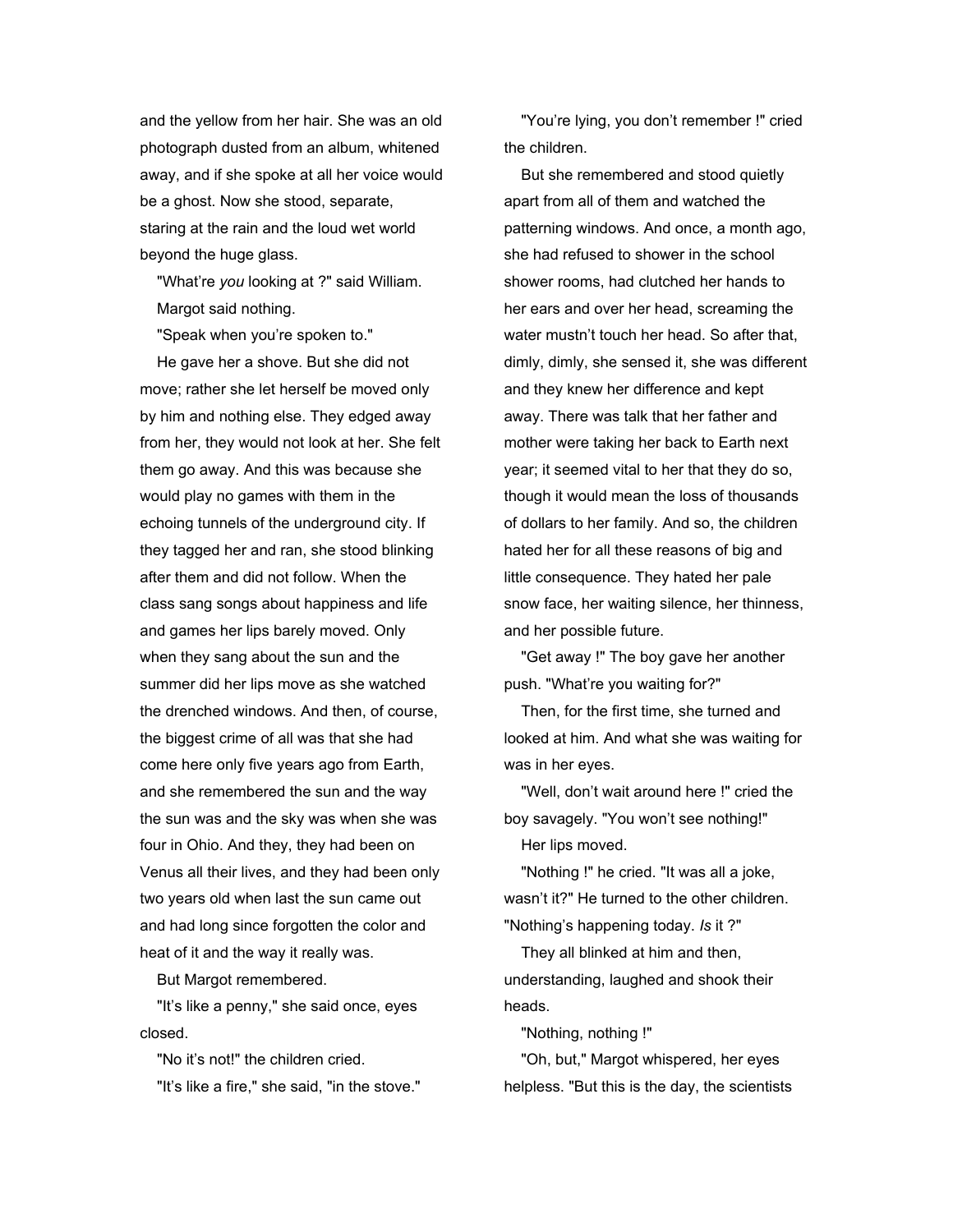predict, they say, they *know*, the sun…"

 "All a joke !" said the boy, and seized her roughly. "Hey, everyone, let's put her in a closet before the teacher comes !"

"No," said Margot, falling back.

 They surged about her, caught her up and bore her, protesting, and then pleading, and then crying, back into a tunnel, a room, a closet, where they slammed and locked the door. They stood looking at the door and saw it tremble from her beating and throwing herself against it. They heard her muffled cries. Then, smiling, the turned and went out and back down the tunnel, just as the teacher arrived.

 "Ready, children ?" She glanced at her watch.

"Yes !" said everyone.

"Are we all here ?"

"Yes !"

 The rain slacked still more. They crowded to the huge door. The rain stopped.

 It was as if, in the midst of a film concerning an avalanche, a tornado, a hurricane, a volcanic eruption, something had, first, gone wrong with the sound apparatus, thus muffling and finally cutting off all noise, all of the blasts and repercussions and thunders, and then, second, ripped the film from the projector and inserted in its place a beautiful tropical slide which did not move or tremor. The world ground to a standstill. The silence was so immense and unbelievable that you felt your ears had been stuffed or you had lost your hearing altogether. The children put

their hands to their ears. They stood apart. The door slid back and the smell of the silent, waiting world came in to them.

The sun came out.

 It was the color of flaming bronze and it was very large. And the sky around it was a blazing blue tile color. And the jungle burned with sunlight as the children, released from their spell, rushed out, yelling into the springtime.

 "Now, don't go too far," called the teacher after them. "You've only two hours, you know. You wouldn't want to get caught out !"

 But they were running and turning their faces up to the sky and feeling the sun on their cheeks like a warm iron; they were taking off their jackets and letting the sun burn their arms.

 "Oh, it's better than the sun lamps, isn't it ?"

"Much, much better !"

 They stopped running and stood in the great jungle that covered Venus, that grew and never stopped growing, tumultuously, even as you watched it. It was a nest of octopi, clustering up great arms of fleshlike weed, wavering, flowering in this brief spring. It was the color of rubber and ash, this jungle, from the many years without sun. It was the color of stones and white cheeses and ink, and it was the color of the moon.

 The children lay out, laughing, on the jungle mattress, and heard it sigh and squeak under them resilient and alive. They ran among the trees, they slipped and fell, they pushed each other, they played hideand-seek and tag, but most of all they